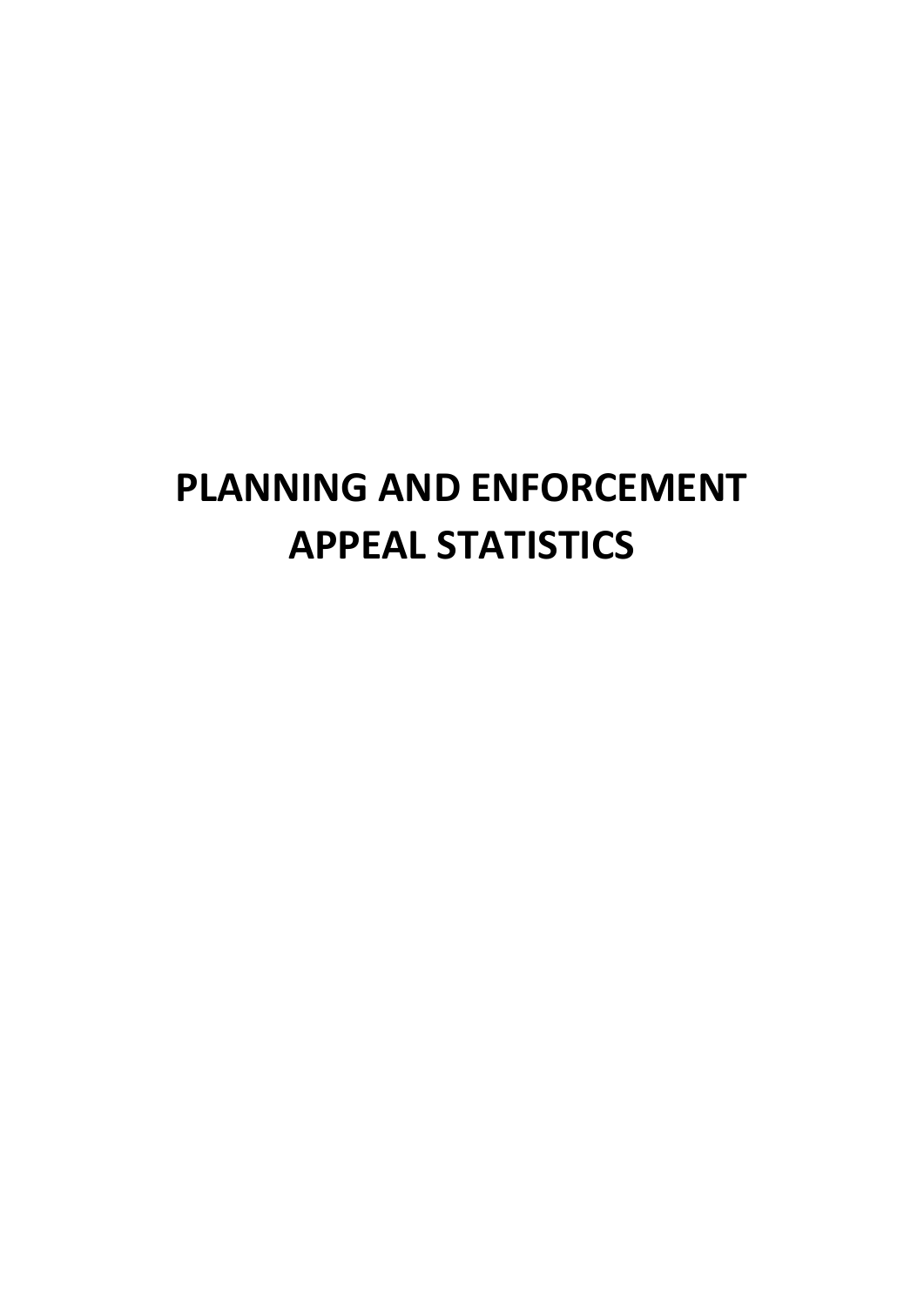| RECEIVED PLANNING APPEALS from 22/12/2021 to 01/02/2022    |                                                                                                      |                           |  |  |
|------------------------------------------------------------|------------------------------------------------------------------------------------------------------|---------------------------|--|--|
| 11166/21<br>364 TEMPEST ROAD, LOSTOCK, BOLTON, BL6 4HS     |                                                                                                      |                           |  |  |
| (AMENDMENT TO 01659/17)                                    | RETENTION OF SHIPLAP CLADDING TO UPPER HALF OF BUILDING AND ALTERATIONS TO ROOF AT REAR              |                           |  |  |
| Decision date: 23-Jun-2021<br>Appeal start date: 6-Oct-21  | Decision: Refused<br>Appeal ref: APP/N4205/D/21/3282912                                              | Decision level: Delegated |  |  |
| CABINET AT BASE AND ASSOCIATED ANCILLARY WORKS             |                                                                                                      |                           |  |  |
| Decision date: 21-Jun-2021<br>Appeal start date: 29-Sep-21 | Decision: Refused<br>Appeal ref: APP/N4205/W/21/3278932                                              | Decision level: Delegated |  |  |
| 10814/21                                                   | 433 ST HELENS ROAD, BOLTON, BL3 3RT<br>UPGRADE OF EXISTING 48 SHEET ADVERT TO SUPPORT DIGITAL POSTER |                           |  |  |
|                                                            |                                                                                                      |                           |  |  |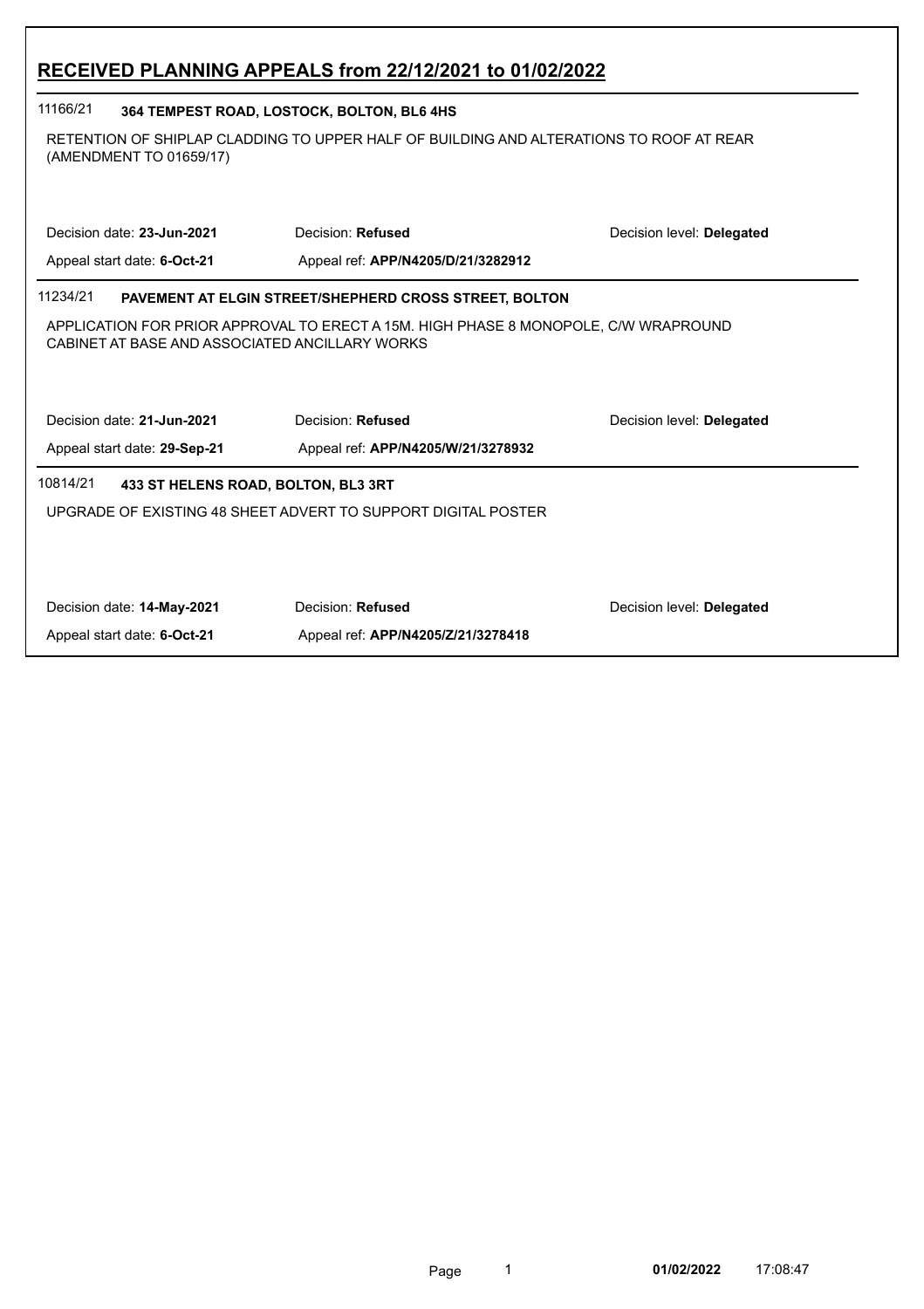|                                                                 | DECIDED PLANNING APPEALS from 22/12/2021 to 01/02/2022                                  |                                                                 |
|-----------------------------------------------------------------|-----------------------------------------------------------------------------------------|-----------------------------------------------------------------|
| 11166/21<br>364 TEMPEST ROAD, LOSTOCK, BOLTON, BL6 4HS          |                                                                                         |                                                                 |
| (AMENDMENT TO 01659/17)                                         | RETENTION OF SHIPLAP CLADDING TO UPPER HALF OF BUILDING AND ALTERATIONS TO ROOF AT REAR |                                                                 |
| Decision date: 23-Jun-2021                                      | Decision: Refused                                                                       | Decision level: Delegated                                       |
| Appeal decision date: 19-Jan-2022                               | Appeal decision: Dismissed                                                              | Appeal ref: APP/N4205/D/21/3282912                              |
| 11234/21                                                        | PAVEMENT AT ELGIN STREET/SHEPHERD CROSS STREET, BOLTON                                  |                                                                 |
| CABINET AT BASE AND ASSOCIATED ANCILLARY WORKS                  | APPLICATION FOR PRIOR APPROVAL TO ERECT A 15M. HIGH PHASE 8 MONOPOLE, C/W WRAPROUND     |                                                                 |
| Decision date: 21-Jun-2021                                      | Decision: Refused                                                                       | Decision level: Delegated                                       |
| Appeal decision date: 4-Jan-2022                                | Appeal decision: Allowed                                                                | Appeal ref: APP/N4205/W/21/3278932                              |
| Decision date: 14-May-2021<br>Appeal decision date: 21-Jan-2022 | Decision: Refused<br>Appeal decision: Dismissed                                         | Decision level: Delegated<br>Appeal ref: APP/N4205/Z/21/3278418 |
| Summary of decided planning appeals                             | Allowed<br>Dismissed<br>Total                                                           |                                                                 |
| Total                                                           | 1<br>2                                                                                  | 3                                                               |
|                                                                 | RECEIVED ENFORCEMENT APPEALS from 22/12/2021 to 01/02/2022                              |                                                                 |
| Appeal start date:                                              |                                                                                         |                                                                 |

I